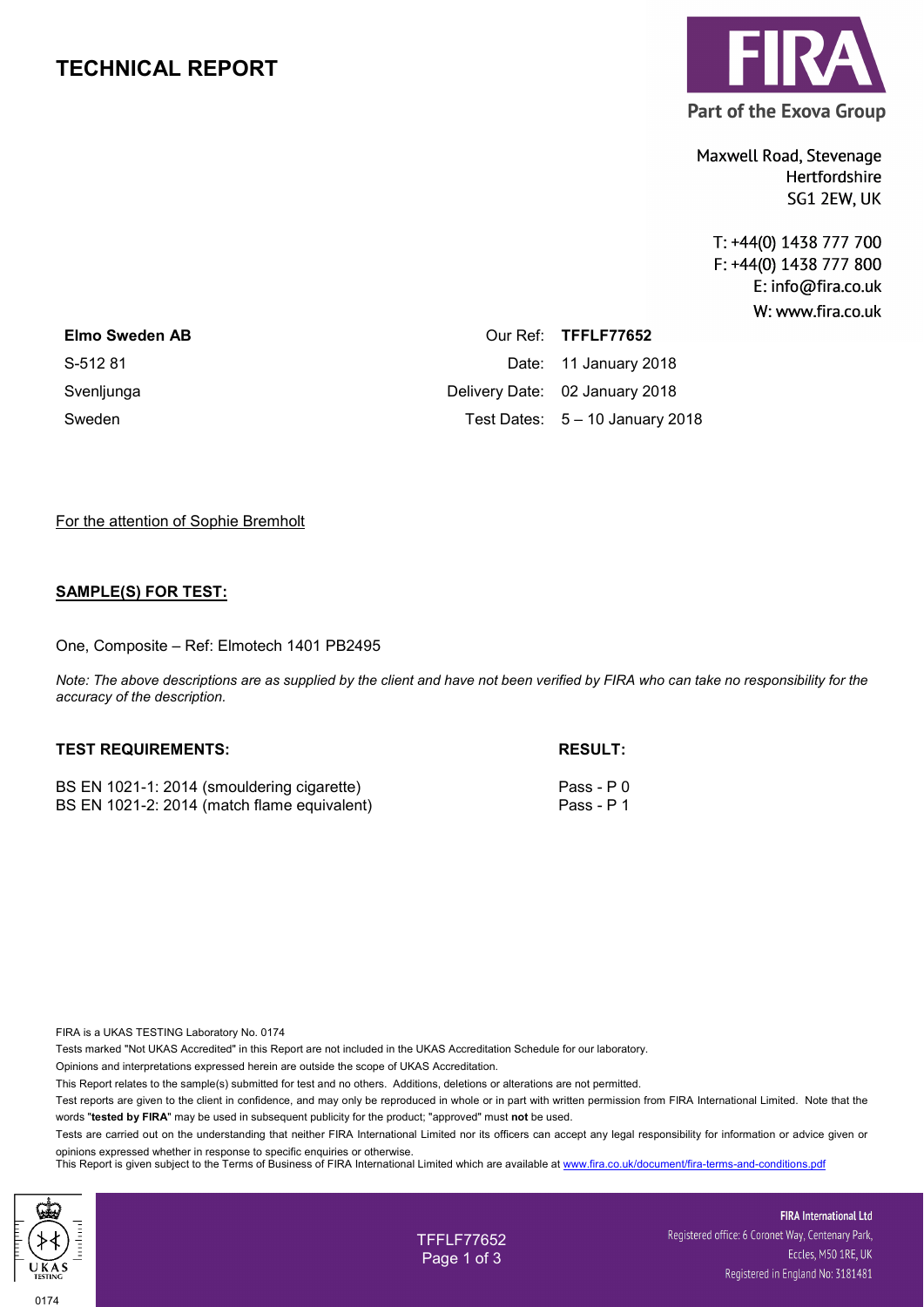# **TECHNICAL REPORT**

# **DESCRIPTION**

Enquiry No: TFFLF77652

Item: One, Elmotech 1401 - PB2495

Supplied by: Elmo Sweden AB

The following test results relate only to the ignitability of the combination of materials under the particular conditions of test; they are not intended as a means of assessing the full potential fire hazard of the materials in use.

#### **BS EN 1021-1: 2014: ASSESSMENT OF THE IGNITABILITY OF UPHOLSTERED FURNITURE PART 1 IGNITION SOURCE: SMOULDERING CIGARETTE**

**Initial Inspection:** Condition as new

**Conditioning:** 24 hours at 23±2°C & 50±5% rh

**Filling material:** A combustion modified high resilience foam 35kg/m3 Ref: CMHR35.

**Test procedure**: The test is carried out in accordance with BS EN 1021-1: 2014

**Test conditions:** The test was conducted within the specified conditions of 10-30°C & 15-80% rh.

#### **RESULTS**

| Source No. | <b>Application No.</b> | <b>Smoke/Smoulder</b> | <b>Result -Ignition/Non-ignition</b> |
|------------|------------------------|-----------------------|--------------------------------------|
|            |                        | 33min 31sec           | <b>PASS N/I</b>                      |
|            |                        | 35min 17sec           | PASS N/I                             |

#### **COMMENTS**

| <b>CLAUSE</b>    | <b>SMOULDERING FAILURE CRITERIA</b>                                                  | <b>IGNITION/NON-IGNITION</b> |
|------------------|--------------------------------------------------------------------------------------|------------------------------|
| 3.1a             | Unsafe escalating combustion                                                         | NO - PASS N/I                |
| 3.1 <sub>b</sub> | Test assembly consumed                                                               | NO - PASS N/I                |
| 3.1 <sub>c</sub> | Smoulders to extremities/ reaches either side or through full<br>thickness of sample | NO - PASS N/I                |
| 3.1 <sub>d</sub> | Smoulders more than 1 hour                                                           | NO - PASS N/I                |
| 3.1e             | Damage >100mm's from source                                                          | NO - PASS N/I                |
| <b>CLAUSE</b>    | <b>FLAMING FAILURE CRITERIA</b>                                                      | <b>IGNITION/NON-IGNITION</b> |
| 3.2              | Flaming occurs                                                                       | NO - PASS N/I                |

### **CONCLUSION**

This sample ref: Elmotech 1401 - PB2495 passes the requirements of BS EN 1021-1: 2014.